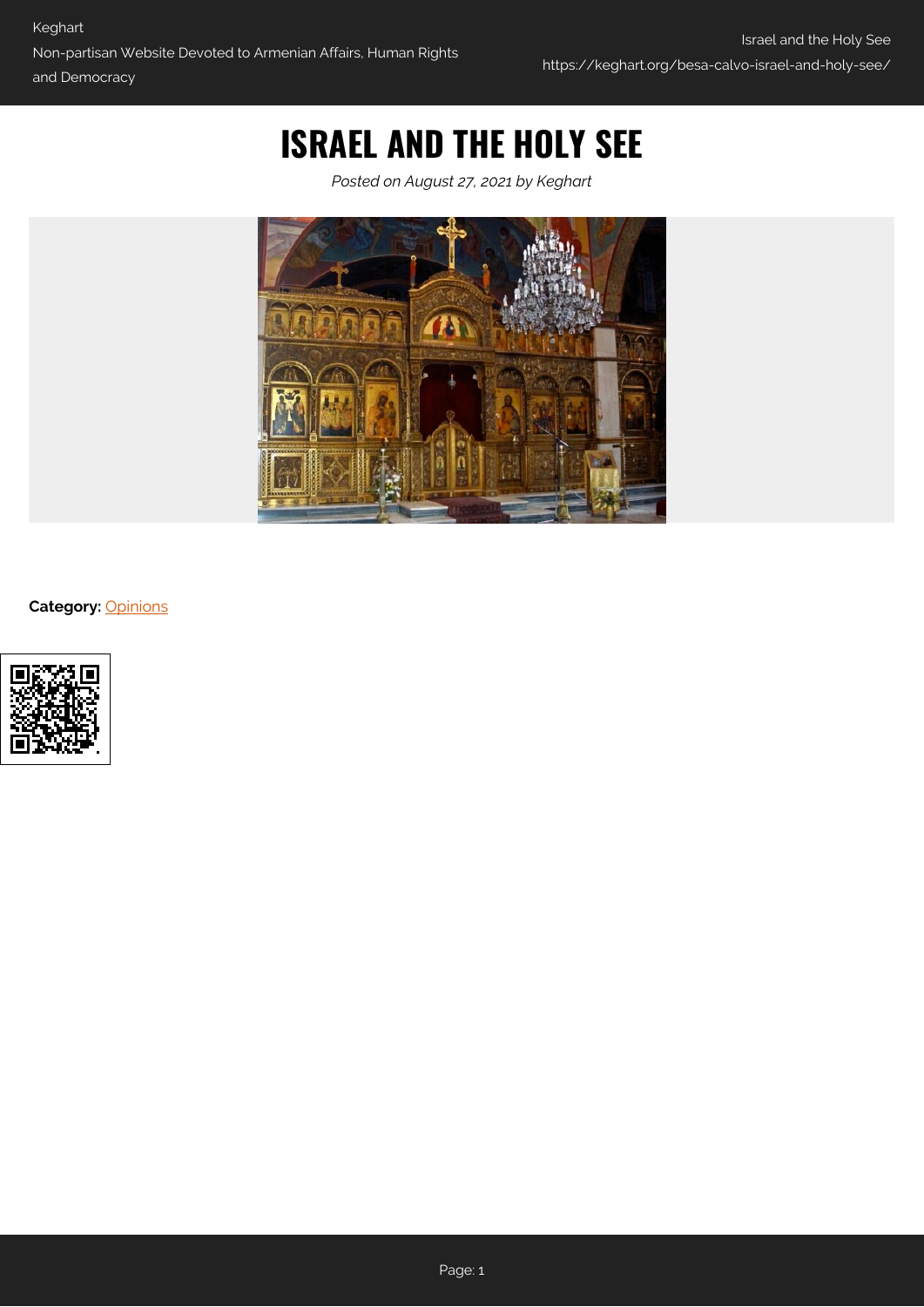Keghart Non-partisan Website Devoted to Armenian Affairs, Human Rights and Democracy

### **Dr. Michael A. Calvo**, 27 August 2021

## [BESA Center Perspectives Paper No. 2,137, August 27, 2021](https://besacenter.org/israel-and-the-holy-see/)

**EXECUTIVE SUMMARY***: For many years, the Jewish people of Israel have been effectively paying the taxes of the Catholic Church and other churches in Jerusalem and elsewhere in Israel. It is high time not only for the churches to start paying the taxes they owe the State of Israel but to restore the vast troves of property looted from the Jewish people and stolen from their heritage by the church over a period of centuries.*

#### **An excerpt**:

"If we follow these *decisions*, churches should pay taxes in Israel on the profits made in Israel by their schools, hotels, hostels, hospitals, and so on, and pay state and municipality taxes relating to properties that are not places of prayer, such as dormitories and priest residences.

In December 2017, the Jerusalem Municipality asked for payment of unpaid commercial taxes amounting to 650 million shekels (about \$186 million) and froze church bank accounts.

This led the Church of the Holy Sepulcher and other churches to demonize Israel, going so far as to imply that [Jerusalem does not belong to the Jewish State.](https://www.cufi.org.uk/news/how-church-of-the-holy-sepulchre-tax-protest-was-used-to-demonise-israel) For the Holy See and other churches, Jerusalem must be internationalized and become a *corpus separatum*. (This is not a new demand. During the Mandate period in Palestine, Catholic Church leaders complained, as do Arabs today, about the "Judaization" of Jerusalem.)

The Churches insist that they are not obliged to pay taxes to the Jewish State, even though their scripture states that "…it is necessary to submit to authority, not only to avoid punishment, but also as a matter of conscience"([Romans 13:5\)](https://biblehub.com/romans/13-5.htm).

Following protests and international pressure, then-Israeli PM Benjamin Netanyahu suspended tax procedures on Jerusalem church institutions, and committees were set up to ["bury"](https://www.aljazeera.com/news/2018/02/israel-suspends-taxation-legislation-jerusalem-churches-180227164222822.html) the problem (a common tactic). The COVID-19 pandemic temporarily led to the closure of some of the affected "tax-free" places."